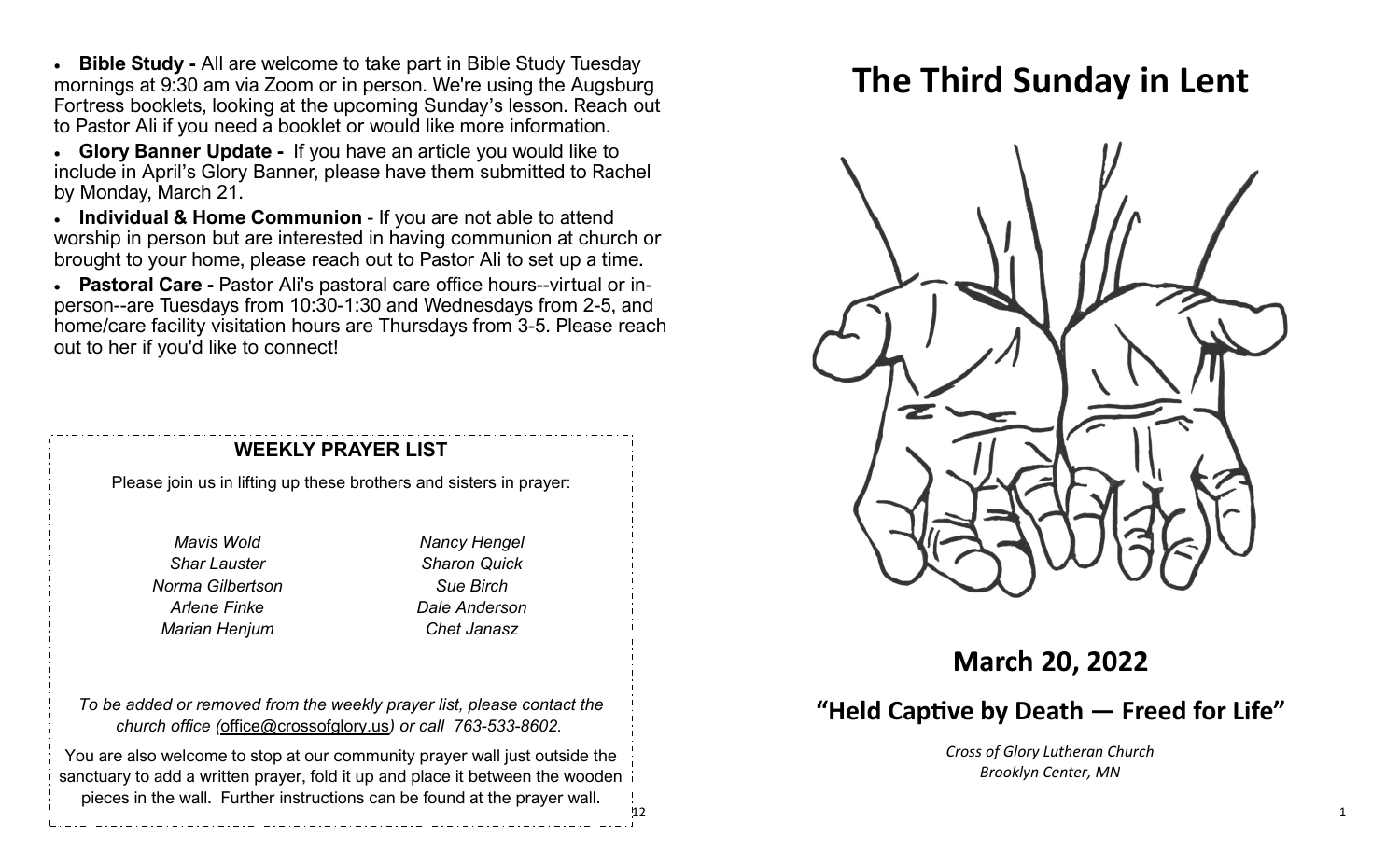# **PRELUDE**

### **WELCOME**

# **CONFESSION + FORGIVENESS**

Pastor: In the name of God,  $\pm$  Father, Son, and Holy Spirit, in whom we are set free. **All: Amen.**

(*Silence is kept for reflection)*

### Holy One,

**we confess our captivity:**

**the ways we draw boundaries between us,**

**the ways we let fear separate us from our neighbors in need,**

**the ways we take part in death-dealing forces, rejecting your gift of life,**

**the ways worry consumes us,**

**the ways our possessions possess us,**

**and the many other powers that hold us captive.**

**Forgive us, O God, and free us,**

**that through the power of your love,**

**we might live to love one another. Amen,**

Beloved in Christ, where the Spirit of the Lord is, there is freedom. In Jesus, God comes to you again and again, forgives you, and sets you free.Live now in this wild and holy freedom to love one another. **Amen.**

*\*\* Please stand as you are able \*\**

# **MUSIC Joyous Light of Heavenly Glory**

Joyous light of heavenly glory, loving glow of God's own face, you who sing creation's story, shine on every land and race. Now as morning breaks around us, we shall raise our songs to you, God of daybreak, God of shadows, come and light our hearts anew.

# **WORSHIP LEADERSHIP**

Pastor: Rev. Ali Tranvik Vocalist, choir, and handbell director: Keith J. Williams Pianist, vocalist, worship team director, tech director: Mark Trease Vocalist: Ruth Brateng, Mark Trease Lector: Bruce Vukelich Greeters: Bruce and Sue Vukelich Technical Team: Ryan Bailey, Dawn Bailey, and Bill Bailey Ministers: The people of Cross of Glory

# **COMMUNITY ANNOUNCEMENTS**

• **Midweek Lenten Prayer -** Join us for Lenten prayer service each Wednesday at noon. We'll gather on Zoom for a short time of "Lectio Divina," a contemplative practice of praying through scripture. Connect by phone or computer using the same Zoom info we use for Sundays. Service recordings will be posted on our website.

• **Want to Know More About COG?** - If you're interested in learning more about life together at Cross of Glory, or joining as a new member, please reach out to Pastor Ali ([atranvik@crossofglory.us\)](mailto:atranvik@crossofglory.us).

• **Upcoming Meetings - Church Council** will meet today after worship. **Faith Practices & Neighboring Practices**— Our cohort will gather with our fellow Wildfire churches for our monthly meeting on Tuesday 3/22 from 6pm-9pm at First Lutheran of Crystal

• **Fellowship Hour** - We have resumed Fellowship Hour after Sunday worship, beginning with coffee. In order to serve food in the future, we need people for set-up and clean-up each week. Sign-up to help on the list at the usher's table in the back or by calling the church office. Thank you!

• **Welcoming Refugee Neighbors** - CAPI has asked for COG's help in welcoming Afghani families to the area. If you're able to provide some basic household items for our new neighbors, visit <https://a.co/7LWz5BS> to view their Amazon wish-list and purchase an item. See the March Glory Banner for more information.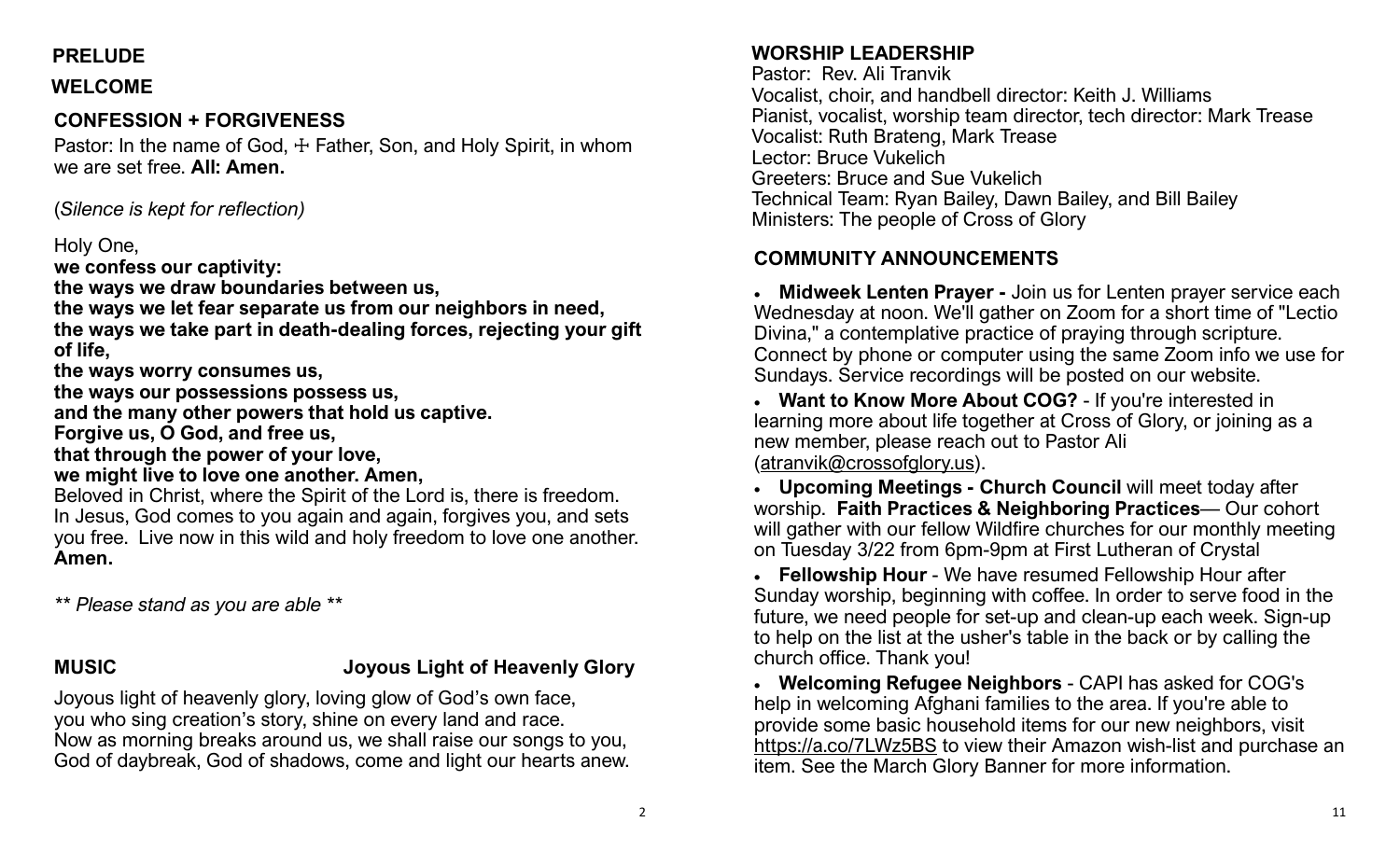# **LORD'S PRAYER**

God, remember us in your love, and teach us to pray: **Our Father, who art in heaven, hallowed be thy name, thy kingdom come, thy will be done, on earth as it is in heaven. Give us this day our daily bread; and forgive us our trespasses, as we forgive those who trespass against us; and lead us not into temptation, but deliver us from evil. For thine is the kingdom, and the power, and the glory, forever and ever. Amen.**

### **ANNOUNCEMENTS**

*\*\* Please stand as you are able \*\**

# **BLESSING**

Leader: Let us bless our God.

**All: Praise and thanks to you.**

Leader: May God, Creator, bless us and keep us, may Christ be ever light for our lives, may the Spirit of love be our guide and path, for all of our days.

**Amen.**

# **DISMISSAL**

P: Go in peace. Live in freedom. **ALL: Thanks be to God!**

# **POSTLUDE**

# **MUSIC CREDITS**

The Order of Service is from Evangelical Lutheran Worship which is commended for use in the Evangelical Lutheran Church in America.

Sundays and Seasons © 2020 Augsburg Fortress. Reprinted by permission under Augsburg Fortress Liturgies Annual License #024779. All rights reserved.

In the stars that grace the darkness, in the blazing sun of dawn, in the light of peace and wisdom, we can hear your quiet song. Love that fills the night with wonder, love that warms the weary soul, Love that bursts all chains asunder, set us free and make us whole.

You who made the heaven's splendor, every dancing star of night, make us shine with gentle justice, let us each reflect your light. Mighty God of all creation, gentle Christ who lights our way, loving spirit of salvation, lead us on to endless day.

# **THANKSGIVING**

Leader: May God be with you all.

#### **ALL: And also with you.**

L: Let us sing our thanks to God.

#### **A: It is right to give God thanks and praise.**

L: Blessed are you, Creator of the universe, from old you have led your people by night and day. May the light of your Christ make our darkness bright, for your Word and your presence are the light of our pathways, and you are the light and life of all creation. **A: Amen.**

# **PSALMODY**

*This song, drawing on the words of Psalm 141, begins in unison then breaks into a two-part round. Those seated in the front of the sanctuary, sing Part I. If you're seated in the back, sing Part II (if you're worshiping online, sing either!).*

*Refrain (begins in unison):*

Let my prayer rise up as incense before you, the lifting up of my hands as an offering to you.

*Part I & II (sung as a round):* 

O God, I call to you, come to me now; hear my voice when I cry to you. (*Refrain)*

Keep watch within me, God; deep in my heart may the light of your love be burning bright. (*Refrain)*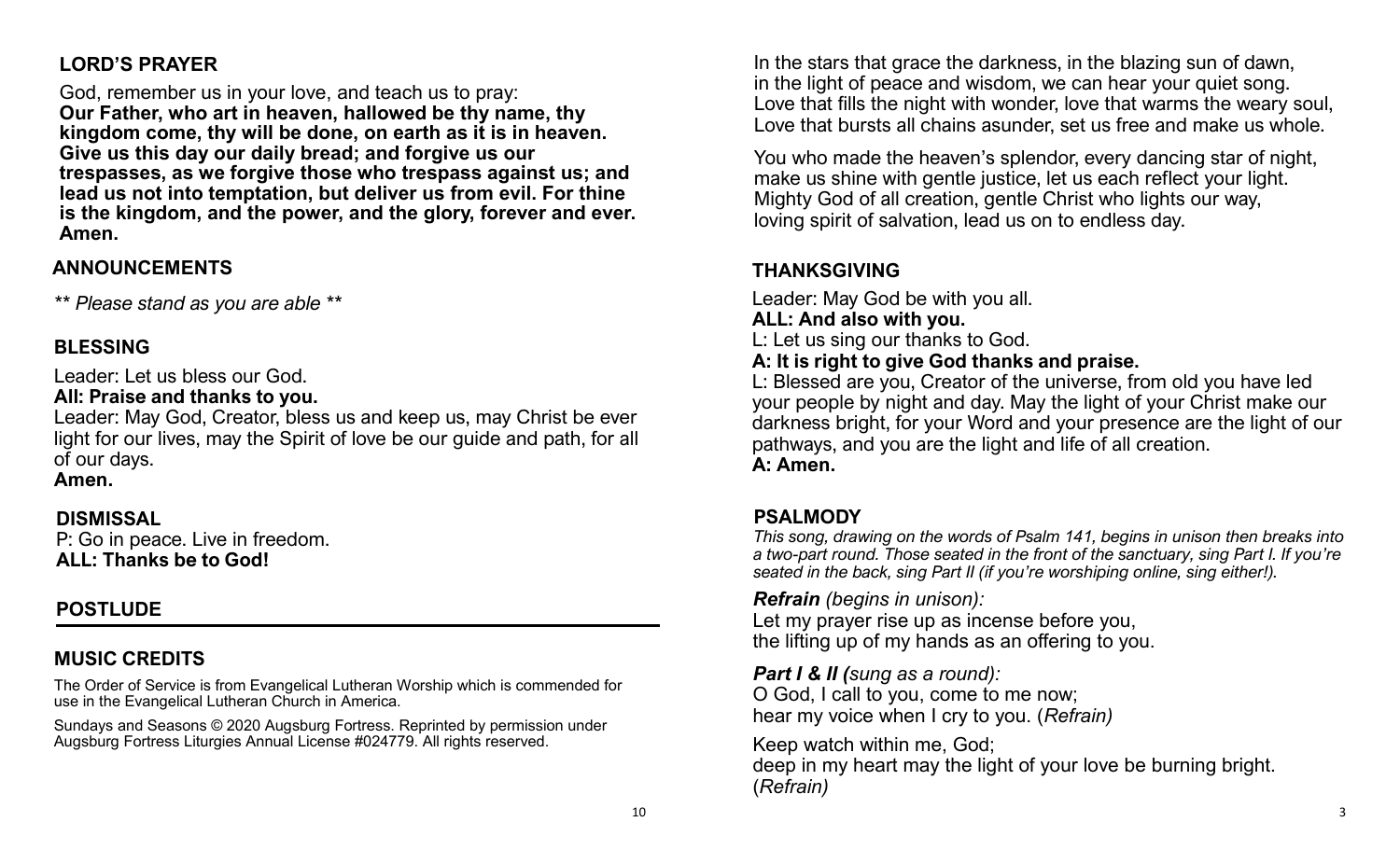All praise to the God of all, Creator of life; all praise be to Christ and the Spirit of love. (*Refrain)*

*\*\* Please be seated \*\**

*(Silence is kept for meditation)*

### **PRAYER**

Pastor: Let us pray together...

**ALL: May our prayers come before you, O God, as incense, and may your presence surround and fill us, so that together with all creation, we might sing your praise and your love in our lives. Amen.**

# **FIRST READING Psalm 130**

A Song of Ascents. Out of the depths I cry to you, O Lord. Lord, hear my voice! Let your ears be attentive to the voice of my supplications! If you, O Lord, should mark iniquities, Lord, who could stand? But there is forgiveness with you, so that you may be revered. I wait for the Lord, my soul waits, and in his word I hope; my soul waits for the Lord more than those who watch for the morning, more than those who watch for the morning. O Israel, hope in the Lord! For with the Lord there is steadfast love, and with him is great power to redeem. It is he who will redeem Israel from all its iniquities. Leader: The word of the Lord.

**ALL: Thanks be to God.**

Great and mighty are you, O Faithful One, strong is your justice, strong your love, As you promised to Sarah and Abraham, kindness forevermore.

My soul proclaims your greatness, O God, and my spirit rejoices in you, You have looked with love on your servant here, and blessed me all my life through.

# **PRAYERS OF THE PEOPLE**

*Refrain (sung by all after each verse):* **God of mercy, hold us in love.**

# Leaders:

- 1. In peace, in peace we pray to you
- 2. For peace and salvation, we pray to you
- 3. For peace between nations, peace between peoples
- 4. For we who are gathered to worship and praise you
- 5. For all of your servants who live out your gospel
- 6. For all those who govern that justice might guide them
- 7. For all those who labor in service to others
- 8. Grant weather that nourishes all of creation
- 9. Keep watch on our loved ones and keep us from danger
- 10: For all the beloved who rest in your mercy

L: Help us, comfort us, all of our days. **ALL: Keep us, hold us, gracious God.**

Pastor: Great and merciful + God, Source and Ground of all goodness and life, give to your people the peace that passes all understanding, and the will to live your Gospel of mercy and justice, through Jesus Christ our Lord. **Amen**.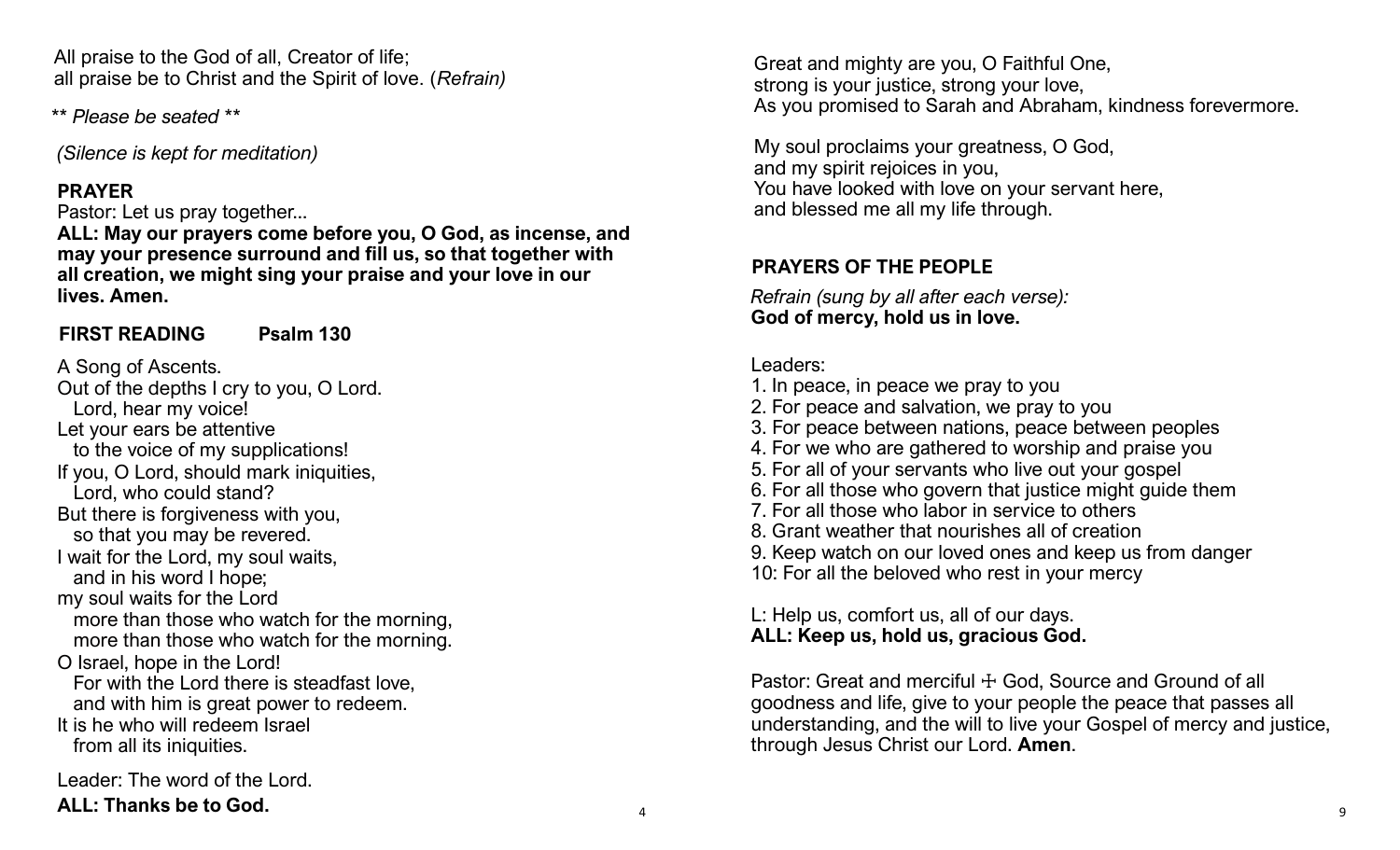# **SHARING OF THE PEACE**

The peace of the Christ be with you always. **And always with you.**

Let's share a sign of God's peace with one another.

### *\*\* Please be seated \*\**

# **BLESSING OF THE OFFERING**

*Offering plates are located just outside the sanctuary. We invite you to drop off your offering before or after the service. If you're worshipping with us virtually, we invite you to make an offering by sending a check to the church or by visiting our secure online giving page at [www.crossofglory.us.](http://www.crossofglory.us/) Thank you for your generosity!*

# **THE ANNUNCIATION + MAGNIFICAT**

Leader: An angel went from God to a town called Nazareth to a woman whose name was Mary. The angel said to her, "Rejoice, O highly favored, for God is with you. You shall bear a child, and his name shall be Jesus, the Chosen One of God most high." And Mary said, "I am a servant of my God, I live to do your will."

**ALL:** My soul proclaims your greatness, O God, and my spirit rejoices in you, You have looked with love on your servant here, and blessed me all my life through. Great and mighty are you, O Holy One, strong is your kindness evermore. How you favor the weak and lowly one, humbling the proud of heart.

You have cast the mighty down from their thrones, and uplifted the humble of heart, you have filled the hungry with wondrous things, and left the wealthy no part.

**SPECIAL MUSIC "Untitled Hymn (Come to Jesus)"**

*\*\* Please stand as you are able \*\**

# **GOSPEL READING John 11:1-45**

P: The Gospel according to John the eleventh chapter. **ALL: Glory to you, O Lord.**

Now a certain man was ill, Lazarus of Bethany, the village of Mary and her sister Martha. Mary was the one who anointed the Lord with perfume and wiped his feet with her hair; her brother Lazarus was ill. So the sisters sent a message to Jesus, 'Lord, he whom you love is ill.' But when Jesus heard it, he said, 'This illness does not lead to death; rather it is for God's glory, so that the Son of God may be glorified through it.' Accordingly, though Jesus loved Martha and her sister and Lazarus, after having heard that Lazarus was ill, he stayed two days longer in the place where he was.

Then after this he said to the disciples, 'Let us go to Judea again.' The disciples said to him, 'Rabbi, the Jews were just now trying to stone you, and are you going there again?' Jesus answered, 'Are there not twelve hours of daylight? Those who walk during the day do not stumble, because they see the light of this world. But those who walk at night stumble, because the light is not in them.' After saying this, he told them, 'Our friend Lazarus has fallen asleep, but I am going there to awaken him.' The disciples said to him, 'Lord, if he has fallen asleep, he will be all right.' Jesus, however, had been speaking about his death, but they thought that he was referring merely to sleep. Then Jesus told them plainly, 'Lazarus is dead. For your sake I am glad I was not there, so that you may believe. But let us go to him.' Thomas, who was called the Twin, said to his fellow-disciples, 'Let us also go, that we may die with him.'

When Jesus arrived, he found that Lazarus had already been in the tomb for four days. Now Bethany was near Jerusalem, some two miles away, and many of the Jews had come to Martha and Mary to console them about their brother. When Martha heard that Jesus was coming, she went and met him, while Mary stayed at home. Martha said to Jesus, 'Lord, if you had been here, my brother would not have died. But even now I know that God will give you whatever you ask of